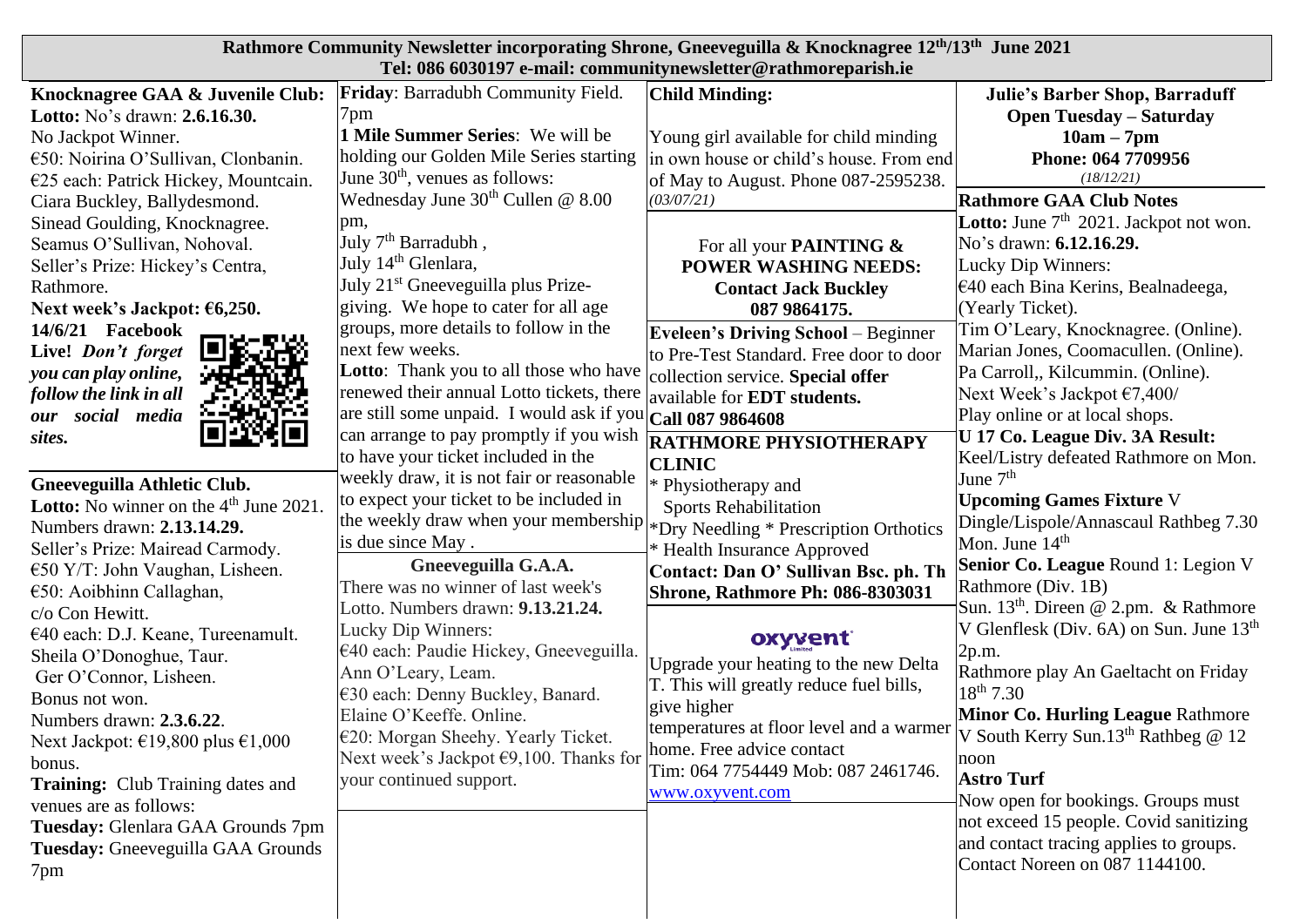| Rathmore Community Newsletter incorporating Shrone, Gneeveguilla & Knocknagree 12 <sup>th</sup> /13 <sup>th</sup> June 2021<br>Tel: 086 6030197 e-mail: communitynewsletter@rathmoreparish.ie                                                                                                    |                                                                                                                                                                                                                                                                                                                                  |                                                                                                                                                                                                                                                                                                                             |                                                                                                                                                                                                                                                                                                                                                   |  |  |  |
|--------------------------------------------------------------------------------------------------------------------------------------------------------------------------------------------------------------------------------------------------------------------------------------------------|----------------------------------------------------------------------------------------------------------------------------------------------------------------------------------------------------------------------------------------------------------------------------------------------------------------------------------|-----------------------------------------------------------------------------------------------------------------------------------------------------------------------------------------------------------------------------------------------------------------------------------------------------------------------------|---------------------------------------------------------------------------------------------------------------------------------------------------------------------------------------------------------------------------------------------------------------------------------------------------------------------------------------------------|--|--|--|
| <b>ST. VINCENT DE PAUL</b><br><b>LOCAL CONFIDENTIAL</b><br><b>CONTACT 087 3462332</b>                                                                                                                                                                                                            | O'Keeffe's XL Rathmore Ltd.<br>064-7758016<br><b>CIRCLE CO</b><br>More Miles Takes You 3% Further                                                                                                                                                                                                                                | <b>Community Newsletter Advertising</b><br><b>Rathmore Parish</b>                                                                                                                                                                                                                                                           | Rathmore                                                                                                                                                                                                                                                                                                                                          |  |  |  |
| <b>Seasoned Mature Firewood for Sale</b><br>in trailer load or bags delivered to your<br>door. Kindling also available. Wood<br>Processor/Log Splitting service<br>available.<br>Contact 087 1700431.                                                                                            | Call in to avail of our Deli Offers and<br>Seattle's Best Coffee<br>Open Daily $-7.30$ am $-10$ pm<br><b>Summer Offers @ O'Keeffes</b><br><b>Hardware Rathmore.</b>                                                                                                                                                              | <b>Cost of Adverts</b><br>Up to 20 Words<br>€5.00 per week or €15 a month<br>Up to 30 Words<br>$\epsilon$ 7.00(pw) or $\epsilon$ 20 a month<br>Up to 40 Words:                                                                                                                                                              | <b>District</b><br>Ireland<br><b>RATHMORE</b><br><b>BALLYDESMOND</b><br><b>MILLTOWN</b><br>066 9767777<br>064 7758328<br>064 7751515                                                                                                                                                                                                              |  |  |  |
| <b>LENIHAN'S</b><br><b>TIPPER TRUCK HIRE</b><br>Pencil, Trunking, Sand, Gravel,<br>Top Soil, 804, Sandstone, Limestone<br>etc. Agricultural Lime. Mini Digger &<br>Rockbreaker also available for Hire.<br>Call us today (086 3053601)<br><b>FOR REASONABLE RATES</b><br>eddielenihan5@gmail.com | Rattan Bistro Set $\epsilon$ 75<br>Dallas Fire Basket $\epsilon$ 65<br>Sauda Chimera €75<br>Padded Reclining Chair $640$<br>Karcher K3 Pressure Washer $£159$<br>Knapsack Sprayer 161 €24<br>Lawn Weed & Feed 4 in $1 \in 20$<br>Lawn Gold Moss Treatment & Feed €30<br>Lawn Summer Gold €20<br>Fencelife 1 coat $\epsilon$ 7.95 | €10.00 (pw) or €25 a month<br><b>Acknowledgements</b><br>must be pre booked to avoid<br>disappointment. Cost is $E$ 25<br>For the months of Jan to end of July<br>Phone 086 6030197<br><b>Please note</b><br>Once off adverts must be paid in<br>advance.<br>Those who have regular Adverts can<br>continue to be invoiced. | Email: rathmore@rathmorecu.com<br>Web: www.rathmorecu.ie<br><b>Supporting The Community We Serve</b>                                                                                                                                                                                                                                              |  |  |  |
| <b>Hidden Beauty</b><br>by Cathy Duggan<br><b>Main Street</b><br>Rathmore<br>Tel: 087 3556500<br>Tue-Fri. 9.30am-6pm<br>Sat. 9am-5pm                                                                                                                                                             | Multi Purpose Compost 601 €5<br>New Horizon Peat Free Organic<br>Compost 601 $\epsilon$ 7<br>Check out our website for full range of<br>promotions.<br>Opening Mon-Fri 8.30am - 5pm<br>Sat 8.30am - 1.30pm                                                                                                                       | You can email your ad to:<br>communitynewsletter@rathmorepari<br>sh.ie<br>& post payment to<br><b>Community Newsletter Adverts</b><br>Box No. 2021,<br><b>Community Newsletter,</b><br>Rathmore, Co. Kerry                                                                                                                  | <b>TYPES OF</b><br>LOAN<br><b>HOME IMPROVEMENTS</b><br><b>BENEFITS</b><br><b>LANDSCAPING</b><br><b>EASY TO APPLY</b><br>QUICK DECISIONS<br>TARMACADAM                                                                                                                                                                                             |  |  |  |
| Early & Late appointments available<br>(12/06/21)<br>Fuels @ O'Keeffe's Oil,<br><b>Rathmore Tel: 064 7758013</b><br>$\circledast$<br><b>Est. 1909 Quality Fuels</b><br><b>Buying Heating Oil or Tractor</b><br>Diesel?<br>Better Price Better Service-                                           | THIS SPACE COULD BE YOURS<br><b>Contact the Community Newsletter</b><br>086 6030197<br><b>Email:</b><br>communitynewsletter@rathmoreparish.ie                                                                                                                                                                                    | We also have an online payment<br>facility on our website<br>www.rathmoreparish.ie. Just click the<br>donate tab and follow the link to<br><b>Community Newsletter payment</b><br><b>Thank You.</b>                                                                                                                         | <b><i>WINDOW REPLACEMENT</i></b><br><b>FLEXIBLE PAYMENTS</b><br><b>COMPETITIVE RATES</b><br><b>SMALL EXTENSION</b><br><b>INTERNAL &amp; EXTERNAL DECORATING</b><br><b>FREE LOAN INSURANCE</b><br><b>WE'RE OPEN FRIENDLY &amp; LENDING</b><br>Rathmore & District Credit Union is regulated by the Genhal Bank Of Indand. Terms & Conditions Apply |  |  |  |
| Your LOCAL Oil Company                                                                                                                                                                                                                                                                           | <b>REASONABLE RATES</b>                                                                                                                                                                                                                                                                                                          |                                                                                                                                                                                                                                                                                                                             |                                                                                                                                                                                                                                                                                                                                                   |  |  |  |